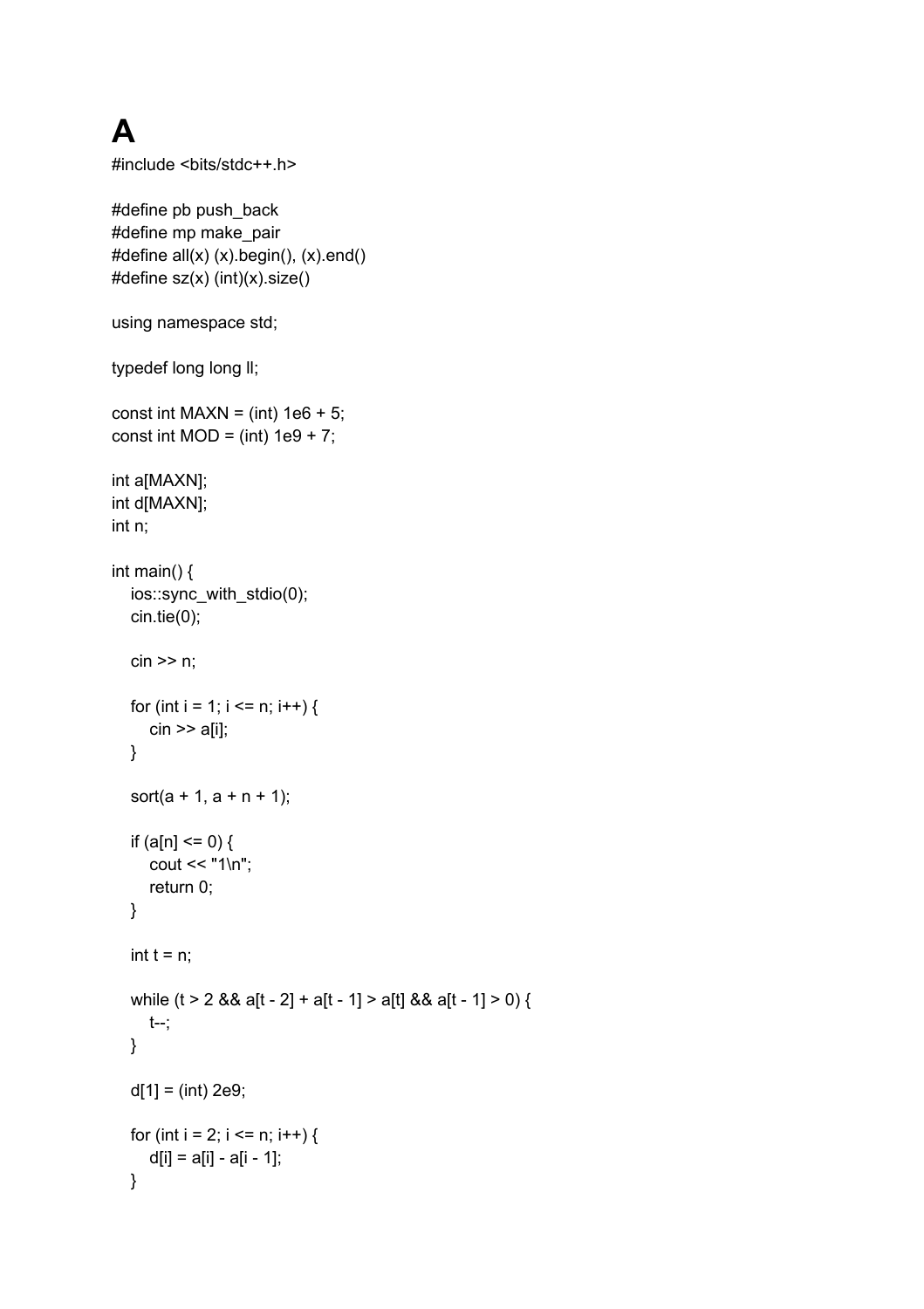```
vector<pair<int, int>> values;
for (int i = 1; i <= n; i++) {
  values.pb({d[i], i});
}
sort(all(values));
set<int> S;
for (int i = 1; i <= n; i++) {
  S.insert(i);
}
Il ans = 0;
int ptr = 0;
for (int j = t; j <= n; j++) {
  while (ptr < sz(values) && values[ptr].first < a[j]) {
     int idx = values[ptr].second;
     S.erase(idx);
     ptr++;
  }
  int i = *prev(S.lowerbound(i));ans += (j - i);}
cout << ans<< '\n';
return 0;
```
## **B**

}

```
#include <bits/stdc++.h>
```
#define pb push\_back #define mp make\_pair #define all(x) (x).begin(), (x).end() #define sz(x) (int)(x).size()

using namespace std;

```
typedef long long II;
```
const int MAXN =  $(int)1e6 + 5;$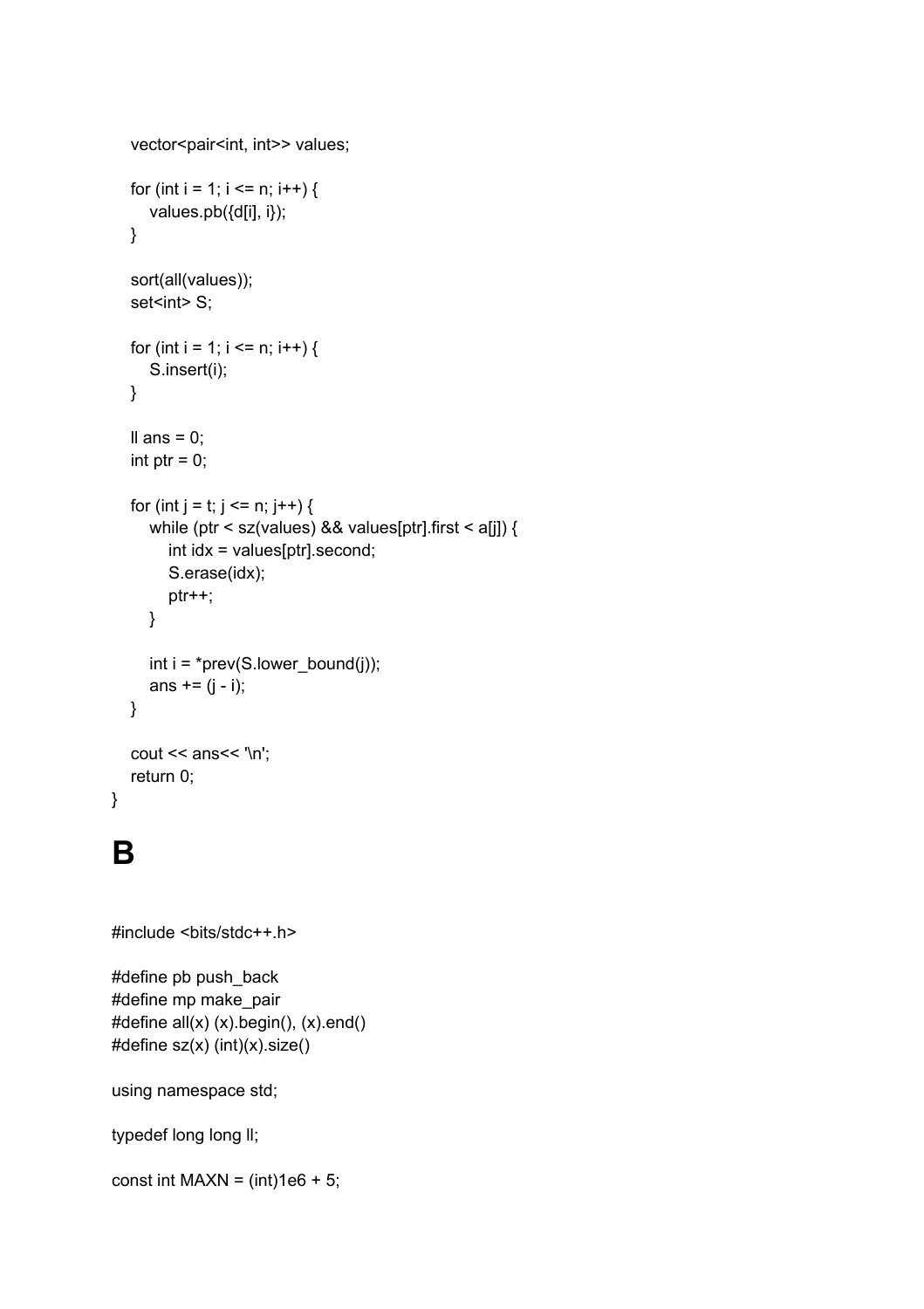```
//vector<vector<int>> where(MAXN);
vector<int> where[MAXN];
int a[MAXN];
int n;
int index_lim;
int fenw_max[MAXN];
int pref max(int p) {
  int res = 0;
  for (; p > 0; p == p & -p) {
     res = max(res, fenw_max[p]);
  }
  return res;
}
void update_max(int p, int x) {
  for (; p \le n; p += p \& -p) {
     fenv_max[p] = max(fenv_max[p], x);}
}
void add(int x) {
  int prv = 0;
  for (int pos : where[x]) {
     update_max(prv + 1, pos);
     prv = pos;
  }
  index_lim = min(index_lim, prv);
}
int main() {
  ios::sync_with_stdio(0);
  cin.tie(0);
  cin >> n;
  for (int i = 1; i <= n; i++) {
     cin >> a[i];
     where[a[i]].pb(i);
  }
  index lim = n;
```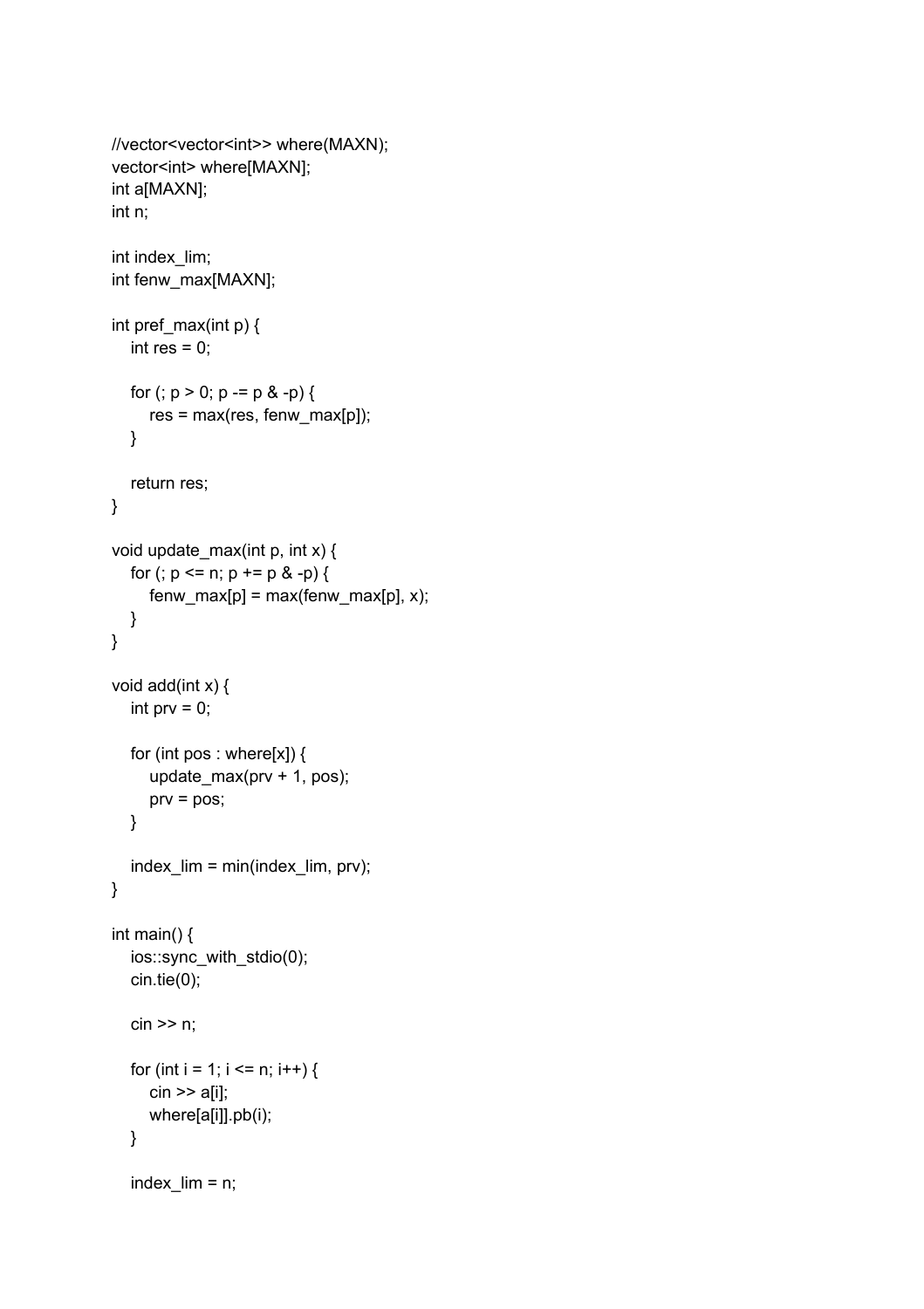```
for (int x = 0; x \le n - 1; x^{++}) {
     add(x);
     int i = 1, ans = 0;while (i \le n) {
        int j;
        if (i > index \lim) {
          j = n + 1;}
        else {
          j = prefix\_max(i);}
        ans++;
        if (j == i) {
          ans = -1;
          break;
       }
       i = j;
     }
     cout << ans << " \n"[x == n];
  }
// cerr << (double)clock() / CLOCKS_PER_SEC << endl;
  return 0;
}
```
## **C**

```
// #pragma GCC optimize("-Ofast")
#include <bits/stdc++.h>
```

```
#define pb push_back
#define all(x) (x).begin(), (x).end()
#define sz(x) (int)(x).size()
```
using namespace std;

typedef long long II;

const int MAXN =  $(int)1e5 + 5;$ const int  $K = 300$ ;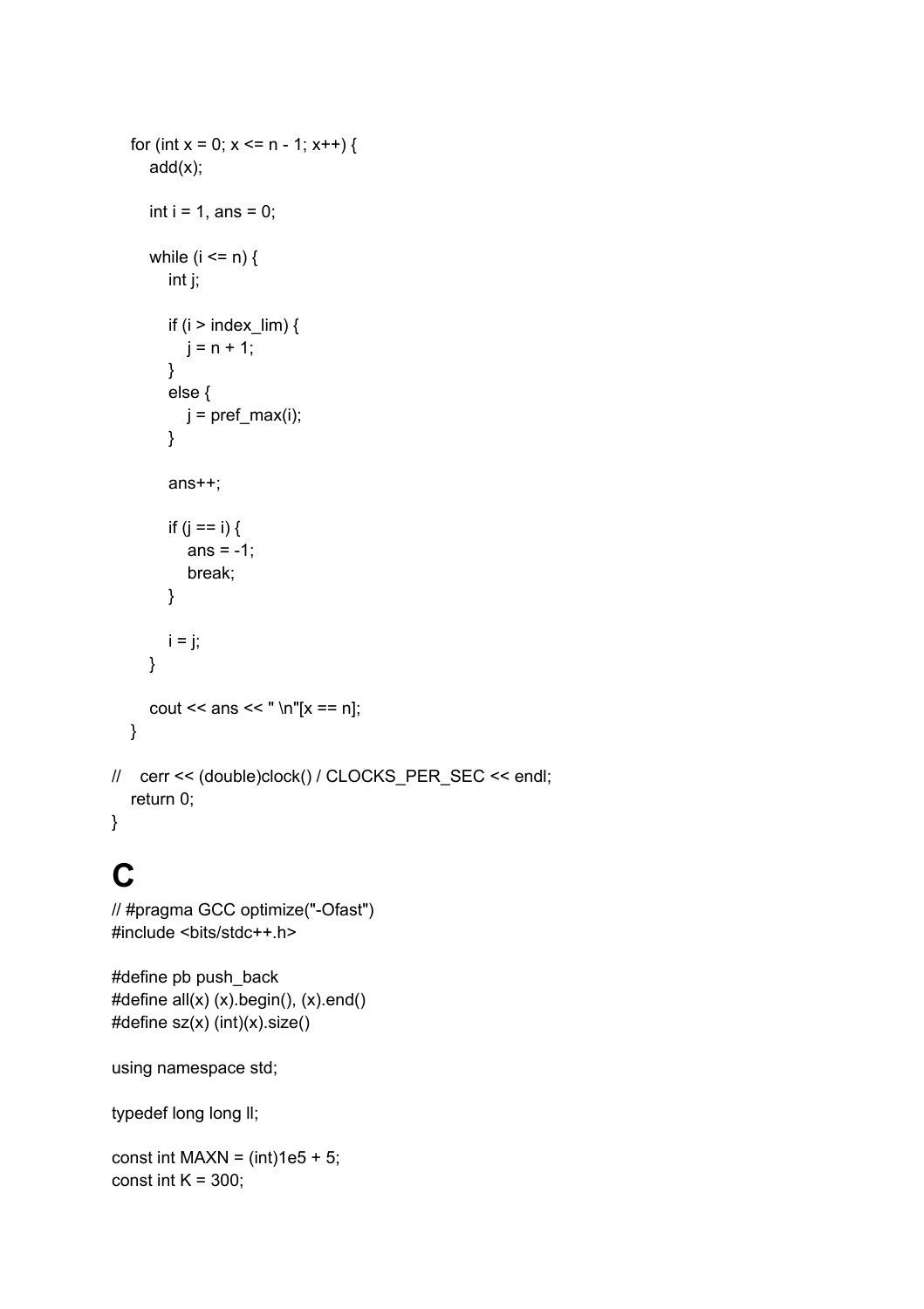```
const int I = MAXN / K + 2;
int P[I][MAXN], Q[I][I];
ll S[MAXN], T[MAXN];
ll a[MAXN], b[I];
int p[MAXN];
int n, m, q;
void sqrtUpdI(int p, ll x) {
        S[p] += x;T[p / K] += x;
}
void sqrtUpd(int id, int l, int r, int x) {
        int cl = 1/K, cr = r / K;
        if (cl == cr) {
                 for (int i = l; i <= r; i++) {
                         P[id][i] += x;}
                 return;
        }
        for (int i = l, j = (cl + 1) * K; i < j; i++) {
                 P[id][i] += x;}
        for (int i = cl + 1; i < cr; i++) {
                 Q[id][i] += x;}
        for (int i = cr * K; i <= r; i++) {
                 P[id][i] += x;}
}
ll sqrtGetI(int l, int r) {
        int cl = 1 / K, cr = r / K;
        Il ret = 0;
        if (cl == cr) {
                 for (int i = l; i <= r; i++) {
                         ret += S[i];
                 }
                 return ret;
        }
```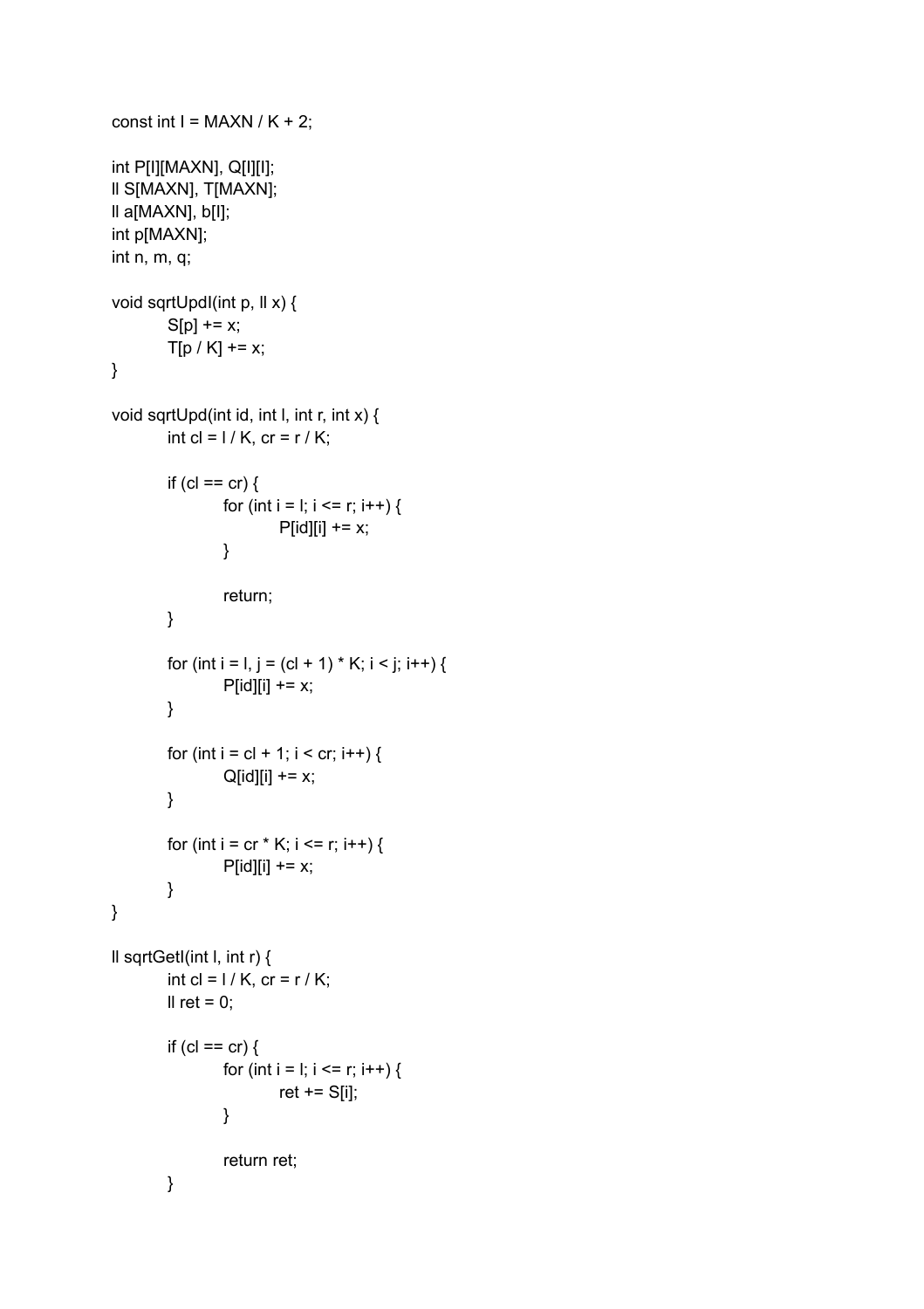```
for (int i = l, j = (cl + 1) * K; i < j; i++) {
                  ret += S[i];
         }
         for (int i = cl + 1; i < cr; i++) {
                  ret += T[i];
         }
         for (int i = cr * K; i <= r; i++) {
                  ret += S[i];
         }
         return ret;
}
int sqrtGet(int id, int p) {
         return P[id][p] + Q[id][p / K];
}
int sqrtGet(int id, int l, int r) {
         return sqrtGet(id, r) - (l ? sqrtGet(id, l - 1) : 0);
}
void build() {
         for (int i = 0; i * K < n; i++) {
                  int I = i * K, r = min(n, (i + 1) * K);
                  for (int j = l; j < r; j++) {
                          int x = p[j];
                          int id = x / K;
                          ++P[i][x];
                          -P[i][min(n, (id + 1) * K)];
                          ++Q[i][id + 1];
                  }
                  for (int j = 1; j < n; j++) {
                          P[i][j] += P[i][j - 1];
                  }
                  for (int j = 1; j < l; j++) {
                          Q[i][j] += Q[i][j - 1];
                  }
         }
}
void update(int I, int r, int x) {
         int cl = 1 / K, cr = r / K;
```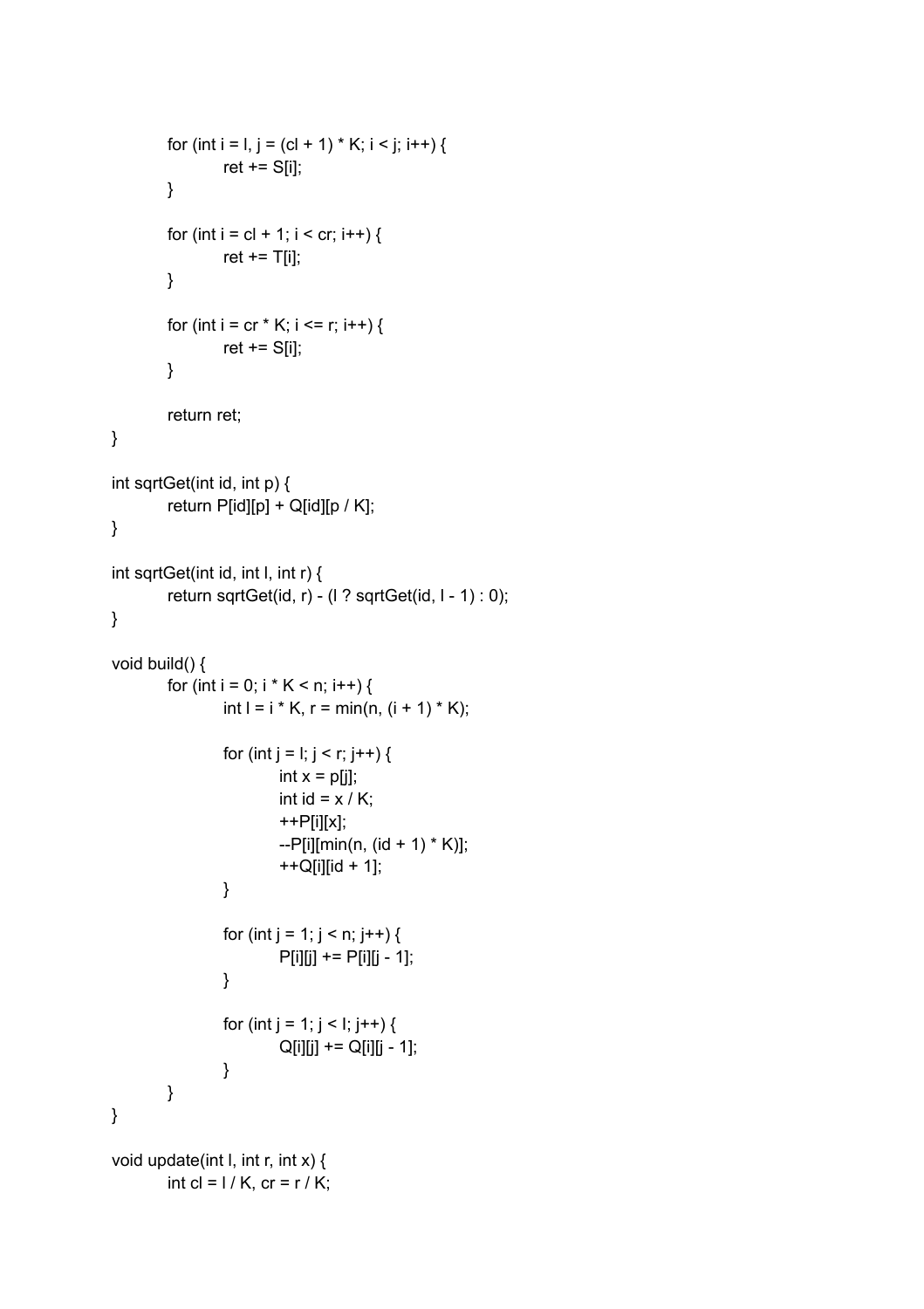```
if (cl == cr) {
                 for (int i = i; i <= r; i++) {
                          sqrtUpdI(p[i], x);
                 }
                 return;
        }
        for (int i = l, j = (cl + 1) * K; i < j; i++) {
                 sqrtUpdI(p[i], x);
        }
        for (int i = cl + 1; i < cr; i++) {
                 b[i] += x;
        }
        for (int i = cr * K; i <= r; i++) {
                 sqrtUpdI(p[i], x);
        }
}
ll query(int l, int r) {
        Il res = sqrtGetI(I, r);
        for (int i = 0; i < l; i++) {
                 res += b[i] * sqrtGet(i, l, r);
        }
         return res;
}
void push(int t) {
        if (!b[t]) {
                 return;
        }
        int l = t * K, r = min(n, (t + 1) * K);
        for (int i = i; i < r; i++) {
                 sqrtUpdI(p[i], b[t]);
        }
        b[t] = 0;}
void exchange(int a, int b) {
         int ca = a / K, cb = b / K;
```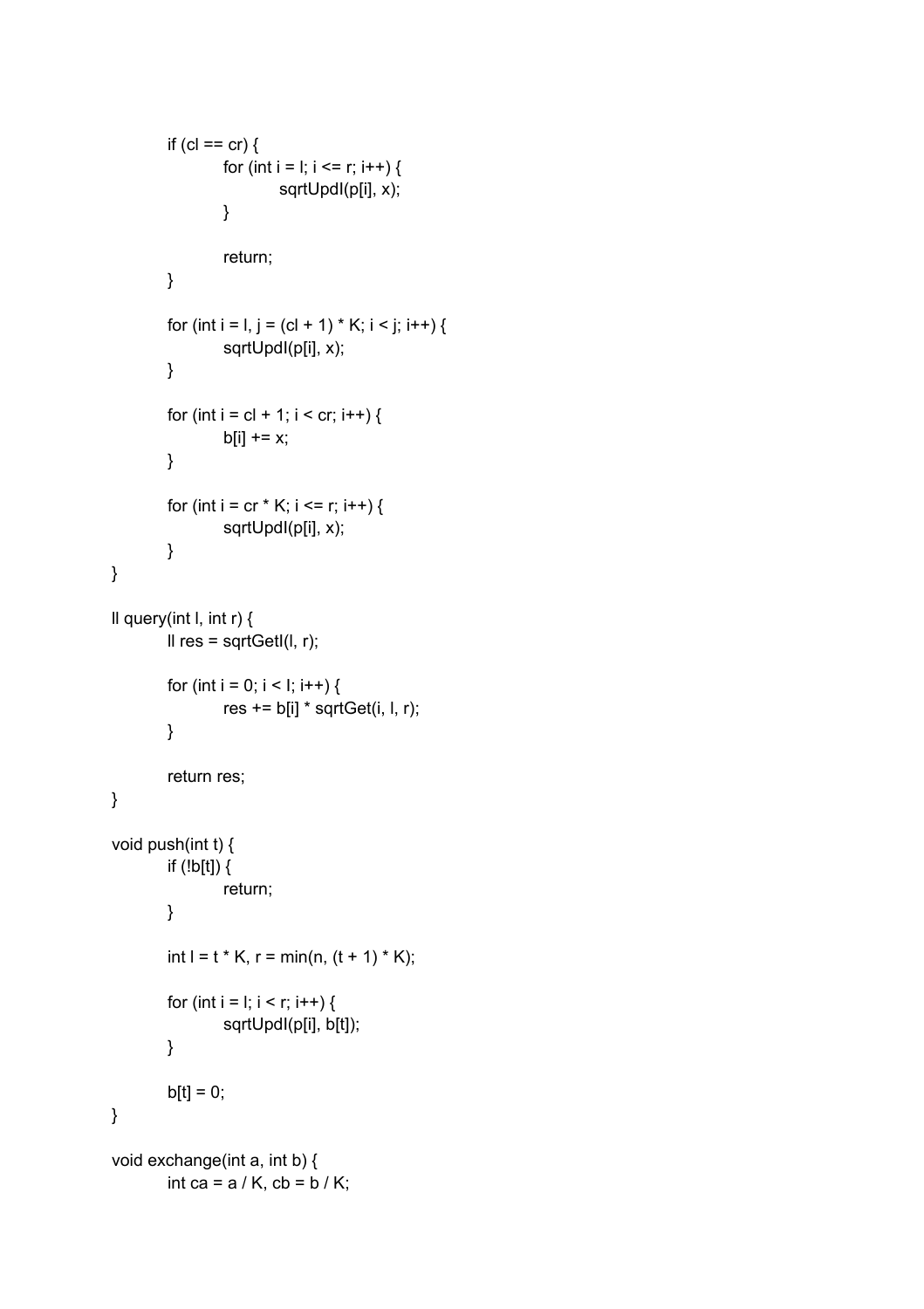```
if (ca != cb) {
                 push(ca);
                 push(cb);
                 if (p[a] < p[b]) {
                          sqrtUpd(ca, p[a], p[b] - 1, -1);
                          sqrtUpd(cb, p[a], p[b] - 1, 1);
                 }
                 else {
                          sqrtUpd(ca, p[b], p[a] - 1, 1);
                          sqrtUpd(cb, p[b], p[a] - 1, -1);
                 }
        }
        swap(p[a], p[b]);
int main() {
        ios::sync_with_stdio(0);
        cin.tie(0);
        cin >> n >> q;
        for (int i = 0; i < n; i++) {
                 cin >> p[i];
                 p[i]--;
        }
        build();
        for (int i = 1; i <= q; i++) {
                 int tp;
                 \sin \geqslant \text{tp};if (tp == 1) {
                          int l, r, x;
                          \sin >> 1 >> r >> x;l--;
                          r--;
                          update(l, r, x);
                 }
                 else if (tp == 2) {
                          int l, r;
                          \sin >> 1 >> r;
                         l--;
                          r--;
                          cout << query(l, r) << '\n';
                 }
```
}